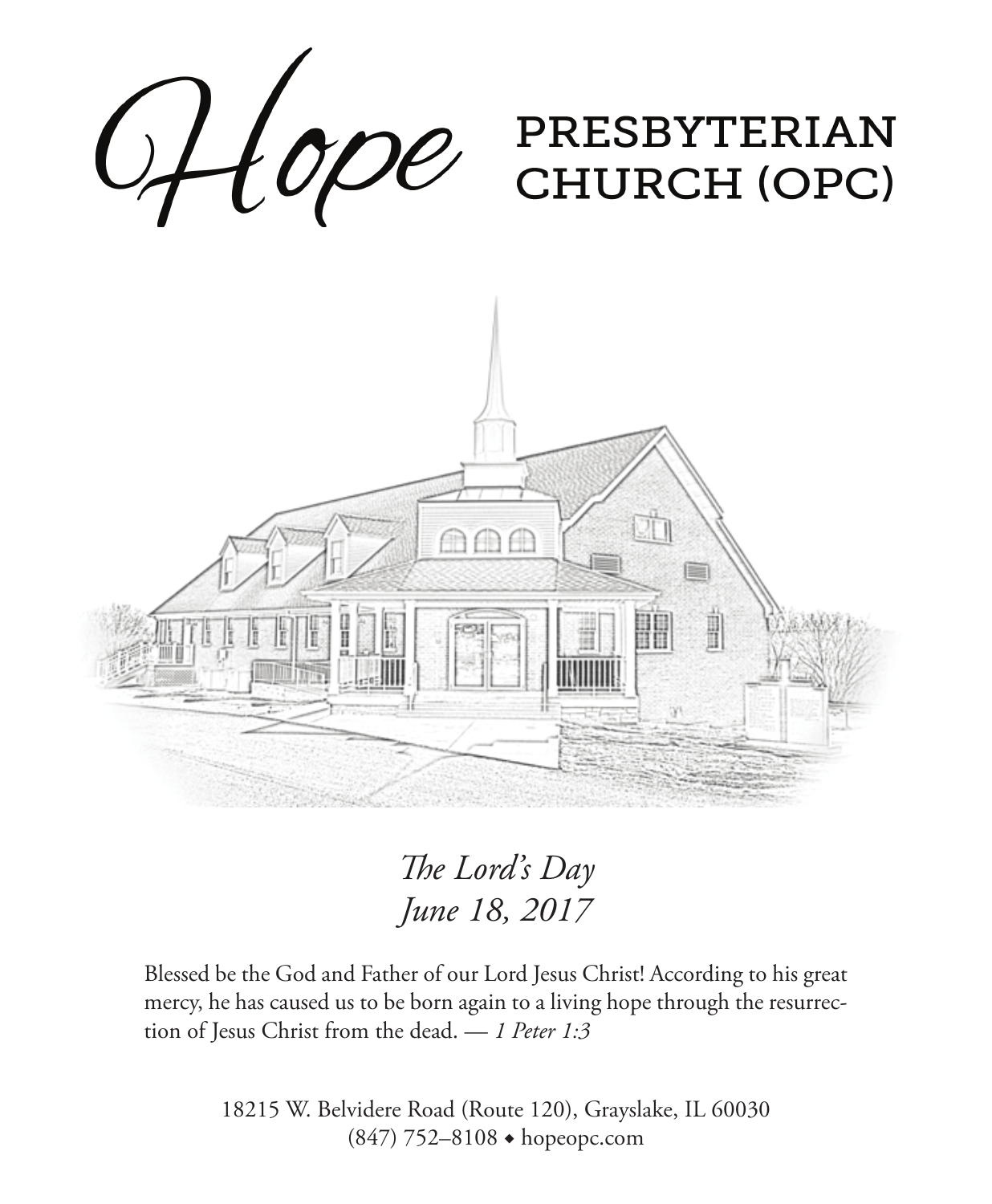# *Morning Worship Service – 9:30am*

The Lord, the Lord, a God merciful and gracious, slow to anger, and abounding in steadfast love and faithfulness, keeping steadfast love for thousands, forgiving iniquity and transgression and sin, but who will by no means clear the guilty. — *Exodus 34:6b–7a*

*Quiet Meditation in Preparation for Worship*

#### **God Greets and Calls Us To Worship**

Apostolic Salutation

Call to Worship Psalm 96:7

#### **\*We Respond to God's Call** *(please respond in the bold print)*

*Leader:* Ascribe to the LORD the glory due his name; bring an offering, and come into his courts!

*People:* Worship the LORD in the splendor of holiness; tremble before him, all the earth!

- Leader: Say among the nations, "The LORD reigns! Yes, the world is established; it shall never be moved; he will judge the peoples with equity."
- *People:* **Let the heavens be glad, and let the earth rejoice; let the sea roar, and all that fills it; let the field exult, and everything in it!**

| *Hymn of Praise            | Father, Again in Jesus' Name We Meet                                                                                                                   | #380                   |
|----------------------------|--------------------------------------------------------------------------------------------------------------------------------------------------------|------------------------|
| *Invocation                |                                                                                                                                                        |                        |
| *Gloria Patri              |                                                                                                                                                        | #735                   |
|                            | Glory be to the Father and to the Son, and to the Holy Ghost; as it was in the<br>beginning, is now, and ever shall be, world without end. Amen. Amen. |                        |
| Confession of Faith        | The Apostles' Creed                                                                                                                                    | <b>Bulletin Insert</b> |
| <b>We Confess Our Sins</b> |                                                                                                                                                        |                        |
| Call to Confession         |                                                                                                                                                        | 1 Peter 3:10–12        |
| Prayer of Confession       |                                                                                                                                                        |                        |

\*Assurance of Pardon Ephesians 5:1–2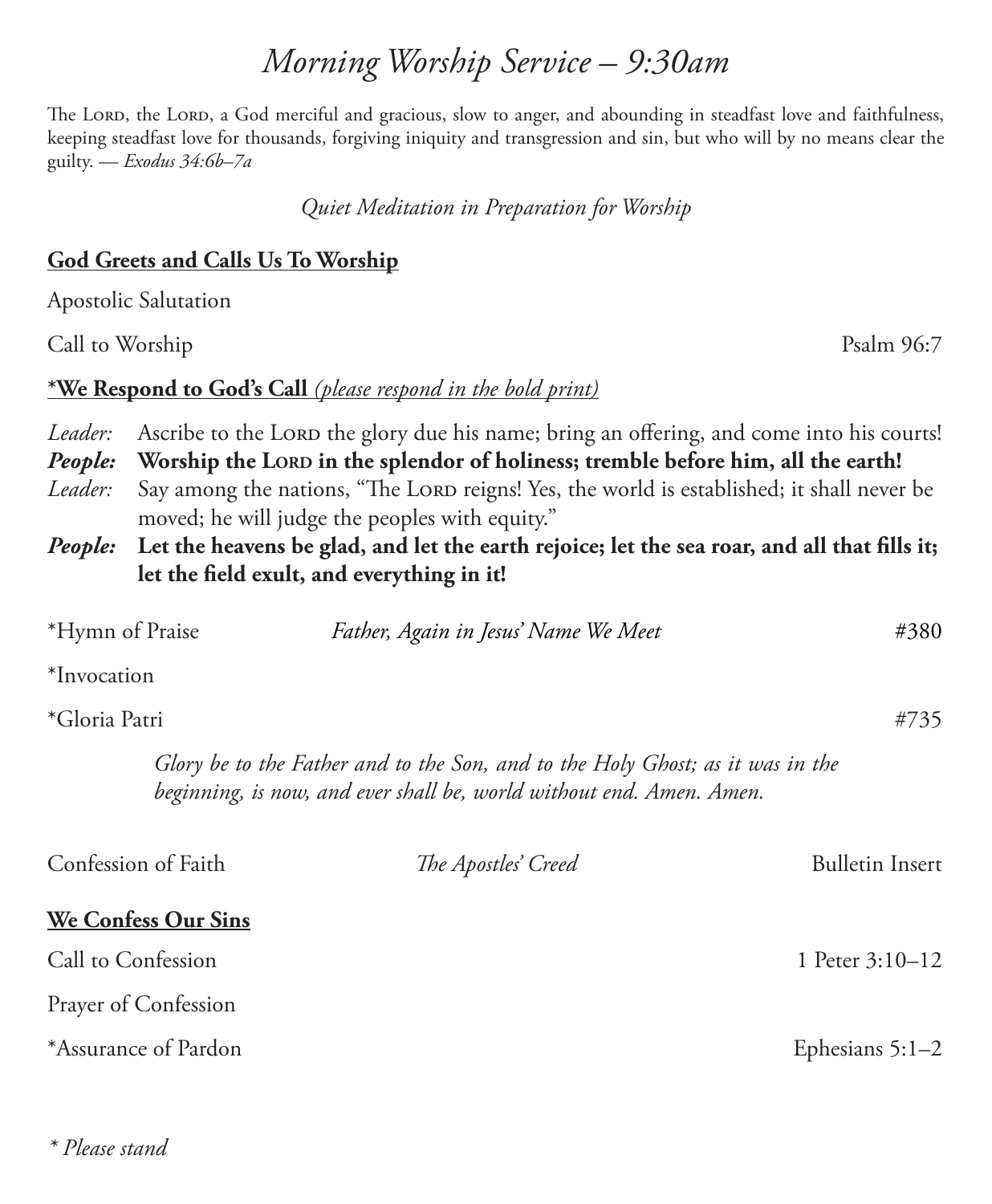# *Morning Worship Service – 9:30am*

### **God Speaks to Us from His Word**

| *Hymn of Preparation  | Father of Mercies, in Your Word | #144          |
|-----------------------|---------------------------------|---------------|
| Old Testament Reading | Provided Bible, p. 509          | Psalm 111     |
| New Testament Reading | Provided Bible, p. 886          | John $1:1-18$ |
| Sermon                | Portrait of Our Faithful God    | Psalm 111     |
| *Hymn of Thanksgiving | Wondrous King, All-Glorious     | #166          |

Congregational Prayer and Lord's Prayer

Our Father, which art in heaven, hallowed be thy name; thy kingdom come; thy will be done, in earth as it is in heaven. Give us this day our daily bread. And forgive us our debts, as we forgive our debtors. And lead us not into temptation; but deliver us from evil. For thine is the kingdom, and the power, and the glory for ever. Amen.

**Offering** 

\*Closing Hymn *Lead Me, Lord, Lead Me in Thy Righteousness* #727

### **God Blesses Us**

\*Benediction